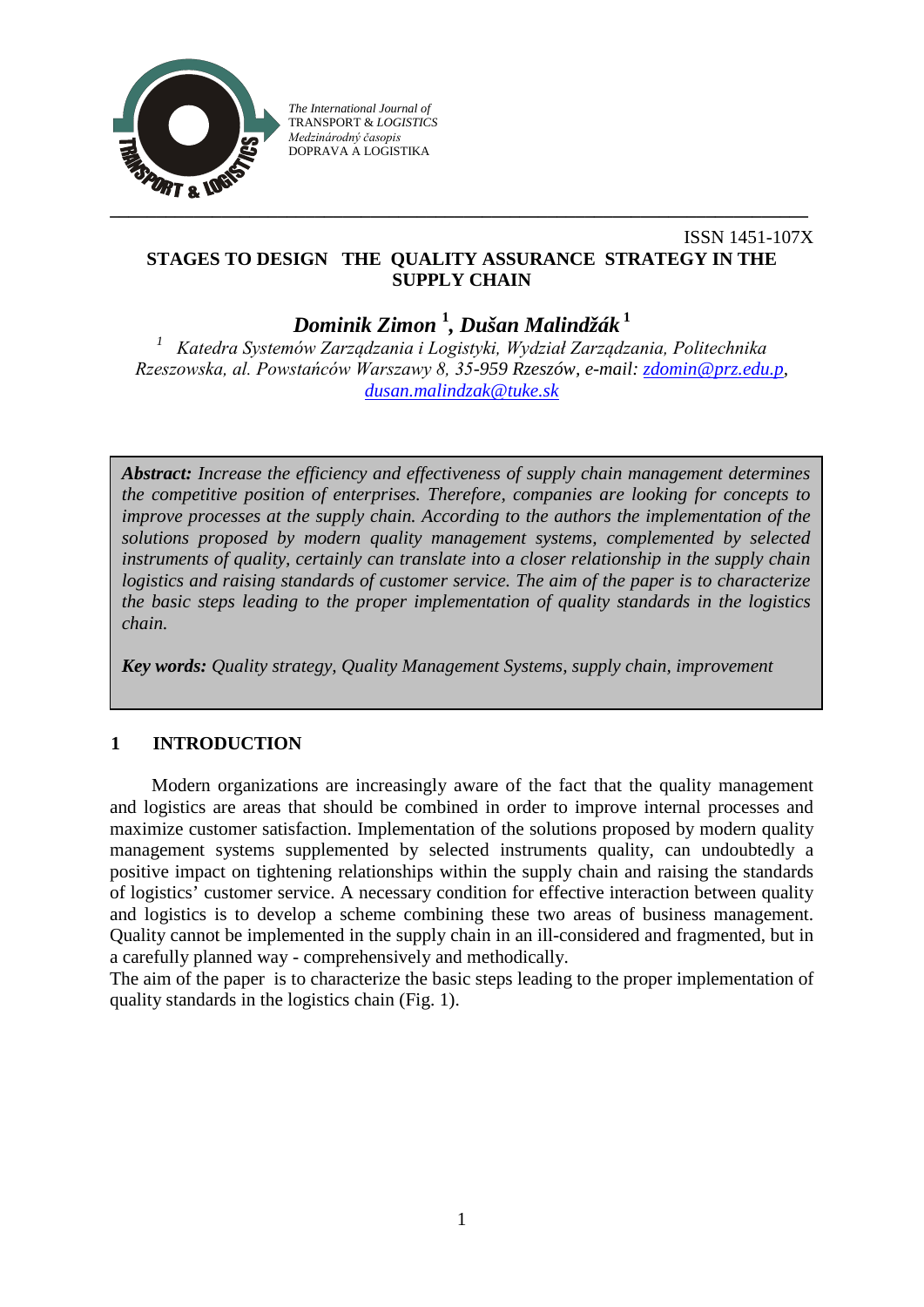

*Fig.1 Quality assurance stages in the supply chain application [own study]*

## **2 STAGE 1: MISSION VISION CORPORATE STRATEGY**

Construction of a considered strategy has to take into account the mission and vision of the organization who contribute to the supply chain. The vision and the resulting values are the foundation for the strategy in the supply chain (Malindžák, 1996). It should be emphasized that quality management perfectly fits in the strategies implemented in the supply chain. this is due to The guiding principle of quality management and logistics is the efficient implementation of customer requirements by producing goods and providing him fully meet its requirements (Zimon 2014).

In the literature review, it is proposed that Supply Chain Management as a management philosophy has the following characteristics (Metzner, 2001):

1. A systems approach to viewing the supply chain as a whole, and to managing the total flow of goods inventory from the supplier to the ultimate customer;

2. A strategic orientation toward cooperative efforts to synchronize and converge intrafirm and interfirm operational and strategic capabilities into a unified whole; and

3. A customer focus to create unique and individualized sources of customer value, leading to customer satisfaction.

According to the authors complex quality management in the supply chain can significantly boost the effectiveness and efficiency of these tasks.

### **3 STAGE 2: COOPERATION IN THE SUPPLY CHAIN**

Supply chain management is the coordination and management of a complex network of activities involved in delivering a finished product to the end-user or customer. It is a vital business function and the process includes sourcing raw materials and parts, manufacturing and assembling products, storage, order entry and tracking, distribution through the various channels and finally delivery to the customer. A company's supply chain structure consists of external suppliers, internal functions of the company, and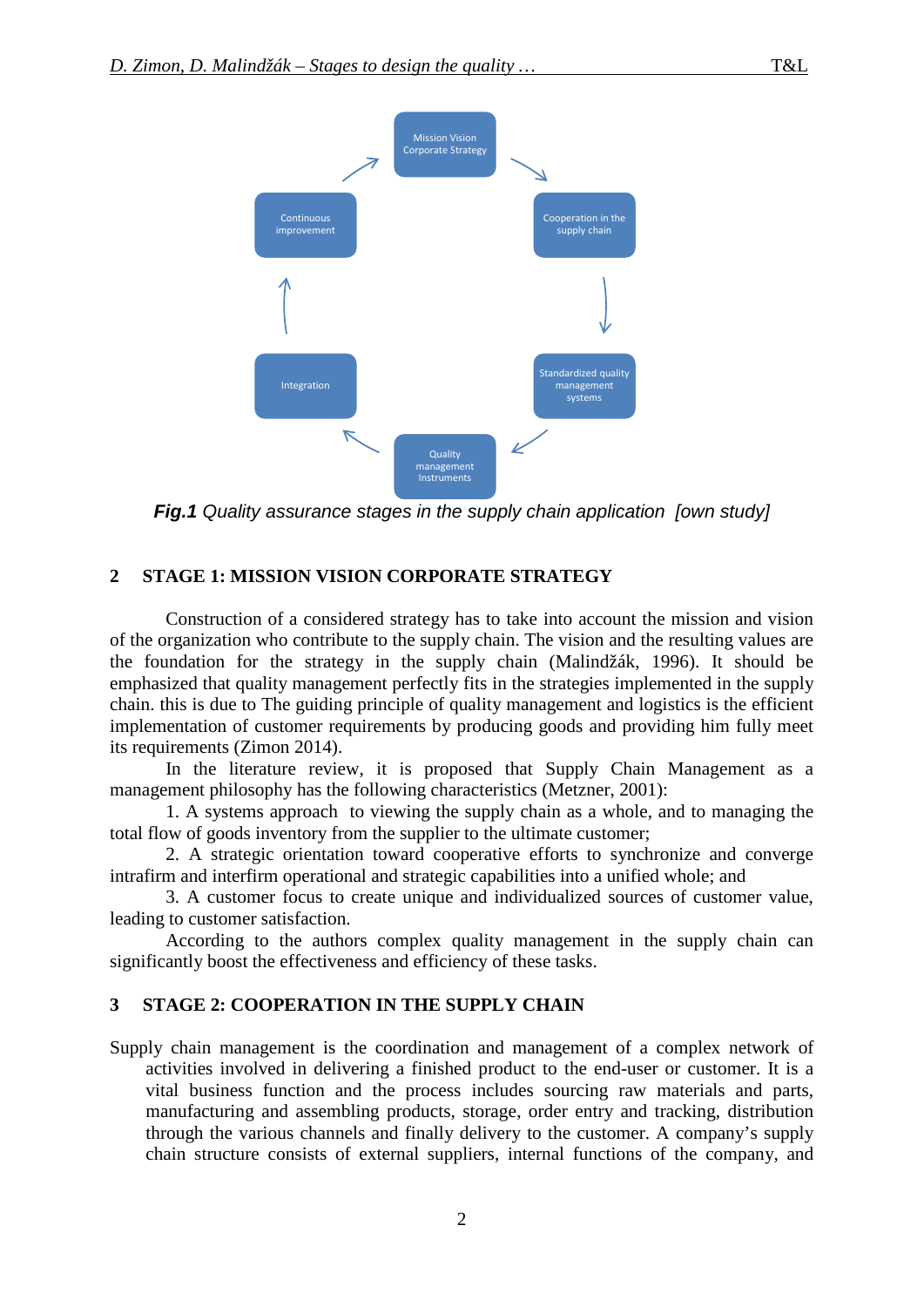- Therefore, implementing pro-quality solutions in the supply chain, we should seek to implement them by the largest possible number of its cells. It is recommended to develop a general policy of quality and the documents that address the needs and aspirations of individual suppliers. This will help to standardize procedures within the supply chain, develop common objectives and recovery programs. Use of guidelines to the same standards of management will result in the strengthening of relations within the supply chain, which increase the competitiveness of all its cells.
- It should be remembered that in a supply chain, firms search for common benefits by pooling complementary resources, skills and capabilities. Cooperation between a producer and a supplier may reduce the total cost, which depends on their scheduling objectives. However, benefits generated by cooperation must be fairly distributed among members, otherwise regulation and adjustments are needed to rebalance the whole chain (Kersten, 2010).
- It should also be mentioned that one of the eight basic principles which are based on modern quality management systems is to maintain mutual beneficial relationships with suppliers. In accordance with the provisions of this rule the company should strive to develop forms of cooperation based on mutual trust, loyalty and joint strategies as the most beneficial for all stakeholders.

## **4 STAGE 3: STANDARDIZED QUALITY MANAGEMENT SYSTEMS**

The first step to develop and implement the concept of quality management in the logistics chain, should be implementing a standardized quality management systems. Standardized quality management systems are a set of guidelines that usually focus on improving the main processes in the enterprise and a fuller account of the needs of the customer. According to the authors, especially the recommended system is a system based on the requirements of ISO 9001.

ISO 9001 is the most frequently implemented standard for quality management in the world. The advantage of ISO 9001 is undoubtedly its universality that allows to use it's guidelines in any organization in the supply chain. Implementation of the system may (but is not required unless it fits with the strategy of the supply chain) be completed certificate. An ISO 9001 certificate will provide maximum benefit to your organisation if it approaches ISO 9001 implementation in a practical way. This will ensure that the quality management systems that are adopted, work to improve the business and are not just a set of procedures that your employees will find hard to manage. By adopting an approach that starts out to implement more efficient working practices and focuses on the business objectives of the organisation, you will achieve a system that will help and support your staff, and improve customer satisfaction.

Having reached this point, it should be stressed that the ISO 9000 standards do not refer to the fulfilment of an objective or the attainment of a determined result. In other words, they are not standards that measure the quality of goods or services of a firm, but rather establish the need to systemise and formalise a series of procedures, a whole series of business processes: being ISO 9000 compliant means having implemented a QMS that draws together in standardised and documented procedures the basic processes for the production of the good or service that the client purchases. In short, this management tool is based on systemising and formalising tasks to attain conformity in the fulfilment of specifications established by the client. It must also be stated that the implementation of this type of standard or regulation is voluntary, although it may become a de facto obligation in certain sectors. In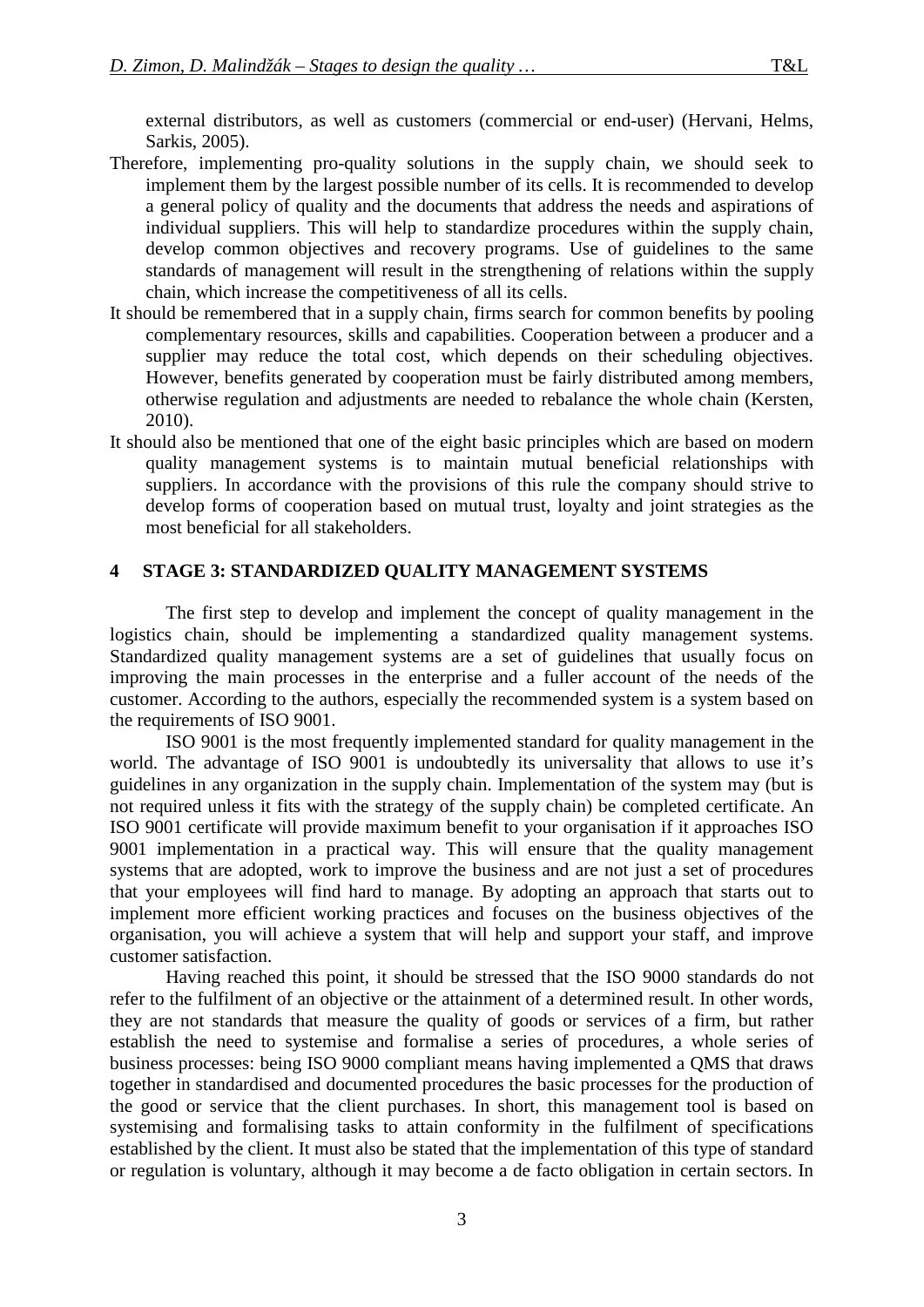this respect, studies that have analysed firms' motivation to be certified place special emphasis on the role of' 'prescriptor' or opinion leader played by the large automobile, energy and telecommunications firms, who saw the ISO 9000 standards as a form of assuring a certain level of quality – in the sense of systemising and formalising the key processes of the firm – in its suppliers and subcontractors, without reducing their production levels (Heras-Saizarbitoria, Casadesus,, Marimon, 2011).

Implementation of ISO 9001 in the supply chain, leads to:

- Development of common objectives in the area of quality,
- Strengthening relationships with cooperators,
- Improvement of communication,
- Improvement of the production processes,
- Reduction of costs by standardization of activities (Zimon, Malindžák, 2013),
- Minimize errors.

Implementation of the guidelines of ISO 9001 should be considered as a starting point for further action to improve quality management. Further noteworthy systems should be systems based on the requirements of:

- ISO 10000.
- ISO 22000,
- ISO 9004.

# **5 STAGE 4: QUALITY MANAGEMENT INSTRUMENTS**

Quality management tools support standardized management systems and the impact on the improvement of logistics' customer service in the supply chain.

Quality management instruments are usually implemented along three phases: the strategic planning of quality management, the implementation of quality measures and the phase of ongoing quality control. Strategic quality planning aligns the goals of quality management with the overall strategic goals of the company and develops quality guidelines for the major production, logistics and service processes. The goal of the quality implementation is the accomplishment of the developed quality strategy. The measures for quality assurance must therefore be implemented along all internal and external processes. Quality control consists of the controlling activities that are introduces in order to assure a constant level of logistics service and product quality (Zeidler, 2009).

From the perspective of improving the quality of the supply chain particularly recommended are implementations:

- $\bullet$  5S,
- QFD,
- FMEA,
- Poka-Yoke
- Kaizen

According to the authors, the very process of implementing the concept of quality in the supply chain can be preceded by an analysis of the FMEA. FMEA is an established failure analysis technique which has been applied on fault tolerant design, testability, safety, logistic support and related functions. The purpose of applying FMEA is to analyse the design characteristics relative to the planned manufacturing process for ensuring that the resultant product meets customer needs and expectations (Ebenezer, Devadasan, Sreenivasa, Murugesh, 2011). Conducted analysis will allow to design an effective quality management system in the supply chain and allow its rapid acceptance by the individual suppliers.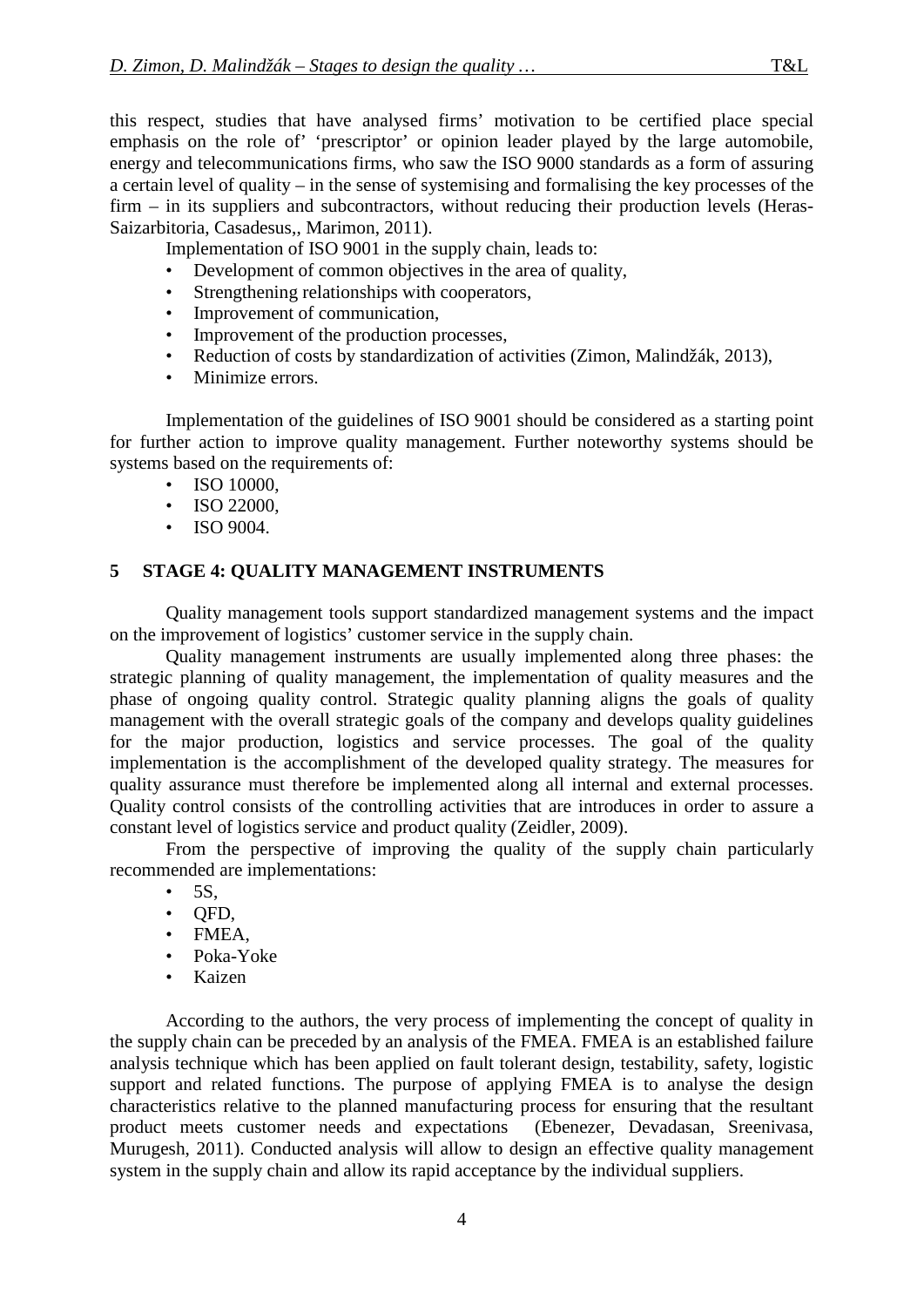# **6 STAGE 5: INTEGRATION**

Relatively large range of profits resulting from the implementation of the requirements of the standards of quality management that makes their system becomes more and more popular among companies representing different industries and different business profiles. Organizations operating in the wider logistics industry are no exception. It is worth emphasizing that the implementation of standardized quality management systems in enterprises operating in logistics is the most reasonable because the main tasks of logistics and quality management are converging. The primary objective of logistics management and the quality is the fact that the production of services and products fully take into account the requirements of the customers. Moreover, all the processes at the enterprise should be fully subordinated to this goal. Implementation of standardized quality management systems is only the first step toward process improvement in the logistics chain.

The next step should be the integration of individual systems, that is, including the guidelines and its' basis developing their own philosophy of quality management. This is a very complicated and lengthy process, but its positive conclusion effect of increasing the competitive position of the entire supply chain.

# **7 STAGE 6: CONTINUOUS IMPROVEMENT**

Continuous improvement can be viewed as a formal practice or an informal set of guidelines. Many companies have shifted focus to more formal approaches to project and process management such as Lean / Agile methodologies (Kanban, Kaizen, Scrum, XP). These methodologies prescribe ways to identify savings opportunities and put those savings mechanisms into place. In all Lean / Agile methodologies, continuous improvement is a primary focus, in addition to high customer service standards and the reduction of waste in the forms of cost, time and defects (rework).

## **8 CONCLUSIONS**

Between quality and logistics there are many dependencies. According to the authors methodological build of the concept of quality management in the supply chain has reasonable grounds listed below:

- Quality management and logistics are aimed at achieving common objectives,
- These processes are mutually dependent and mutually supportive,
- Quality management improves the efficiency and effectiveness of the supply chain,
- The quality of products and processes are an integral part of the supply chain,
- Logistics customer service is improving significantly as a result of the implementation of quality concept in the supply chain,
- The concepts of quality management support integration processes in supply chains.